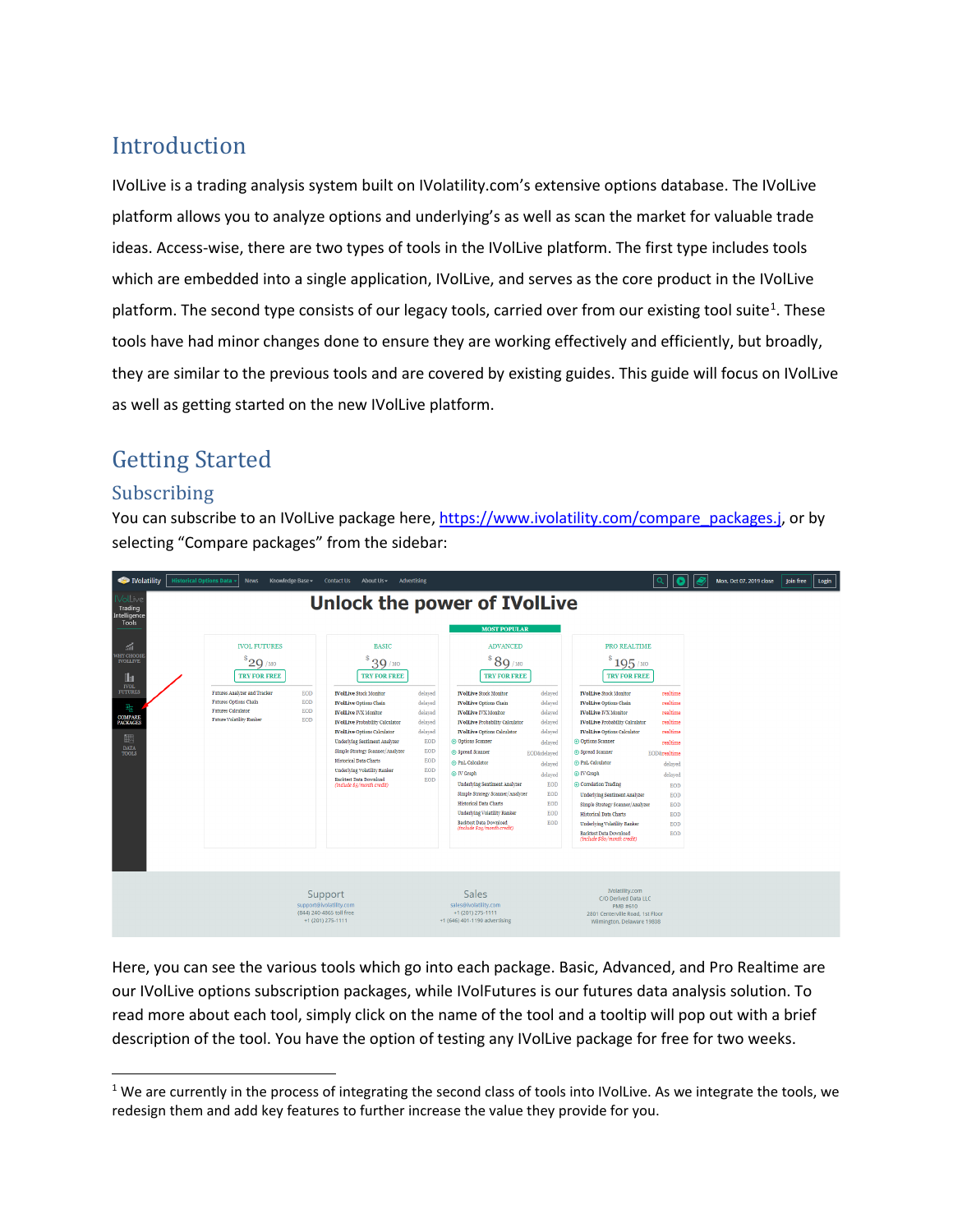Various tool packages include certain amounts of download data. The data is automatically credited to your account once a month.

## Dashboard

Upon signing in, you'll be greeted with the new dashboard:



There are five blocks on the new dashboard: the IVX monitor, IVolatility's latest tweets, Actionable Options, Latest News, and My Tools

#### IVX Monitor

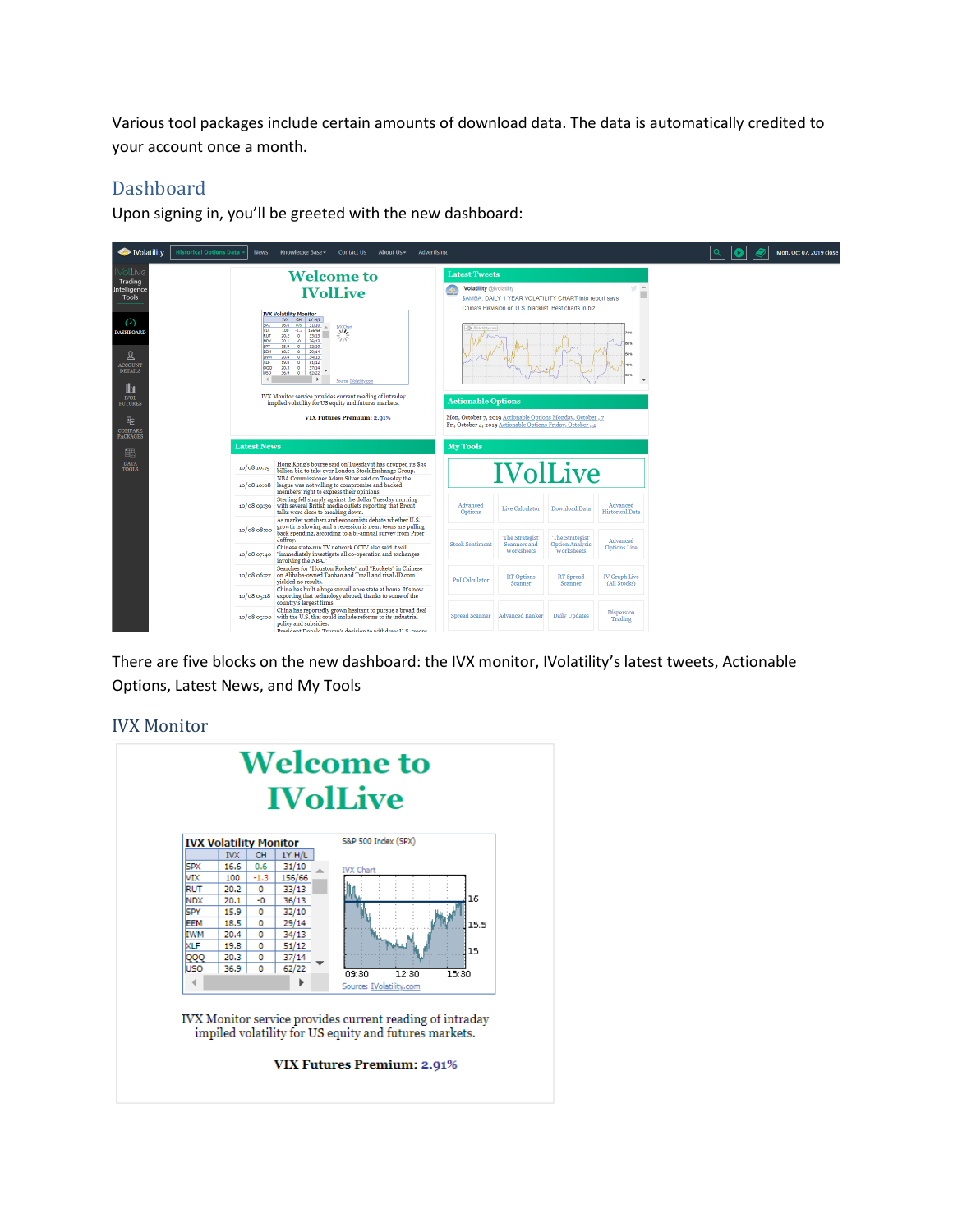The IVX Volatility Monitor gives every user of IVolatility.com current readings of intraday implied volatility on major indices and benchmarks in US equity and futures markets.

#### **This includes**

- Dow Jones, Russell, S&P, NASDAQ market indices,
- XAU, SOX, OSX sector indices,
- exchange traded funds like QQQQ, SPY, XLF,
- top stocks like IBM.

Intraday you can monitor IVX 30 day, its change from the previous close and comparison to 1 Year's High/Low Values. Those hi/low numbers give a good perspective for current implied volatility.

IVX is an expected stock volatility over a future period. It is derived from current option prices and it is available for any optionable security. IVX is VIX<sup>®</sup> (<sup>®</sup> is a registered trademark of Chicago Board Options Exchange, Incorporated) -like measure. To read more about IVX and its comparison to VIX® please go to IVX new description. IVolatility.com, a market leader in providing historical and intraday data, analytical services and tools as well as comprehensive risk management for the derivatives marketplace. We introduced the Implied Volatility Index (IVX) almost 20 years ago.

### Latest Tweets



Throughout the day, we tweet interesting volatility charts, important news to affect volatility, and updates on the day's biggest movers. You can sign up to our full twitter feed at [www.twitter.com/ivolatility.](http://www.twitter.com/ivolatility)

### Actionable Options

Actionable Options is our roundup of the days biggest options moves, where the volatility is indicating something notable. Check back daily for new actionable options updates.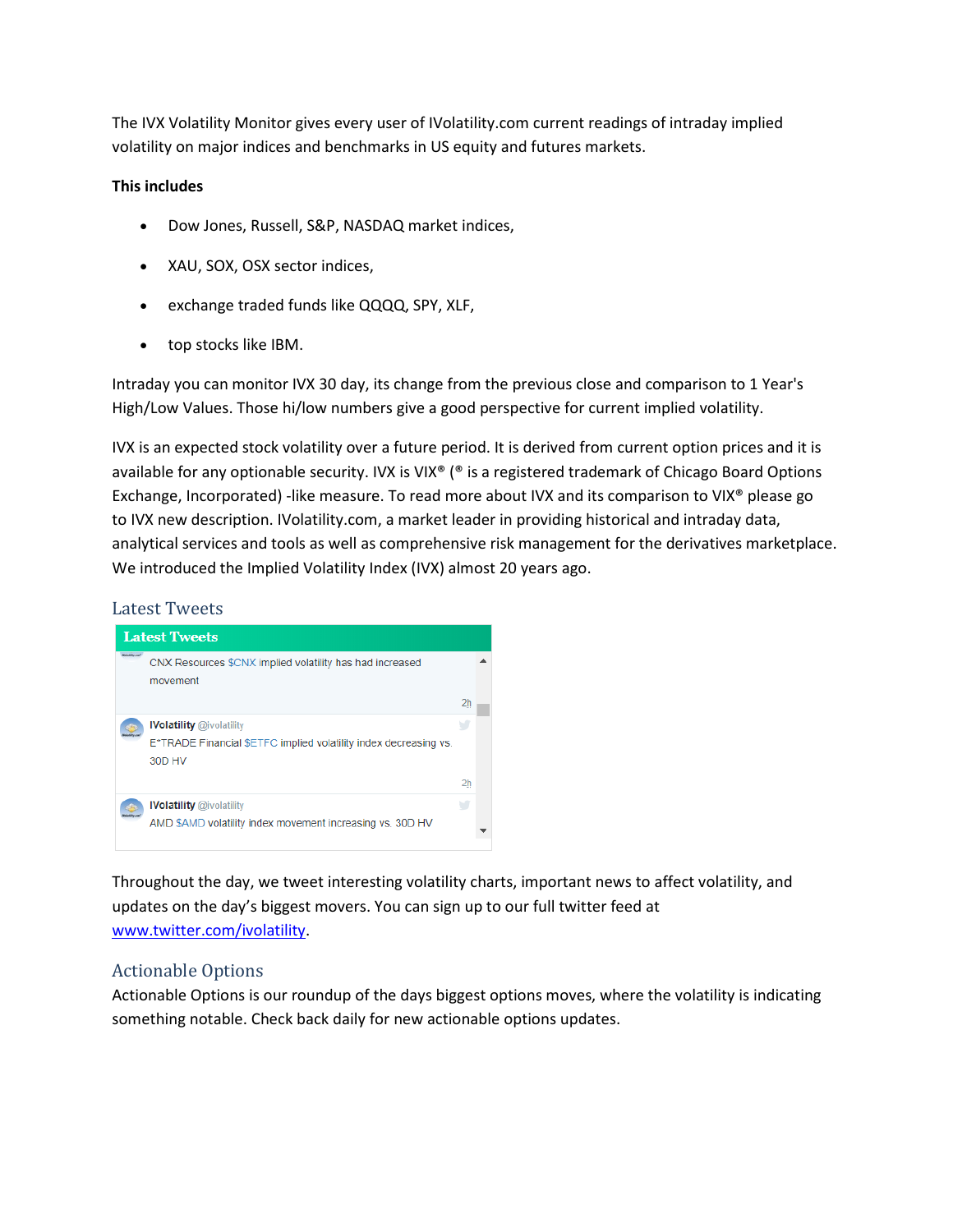$\mathbf{v}$  GO

# Actionable Options for Monday, October 7

The RT Options Scanner shows \$NFLX October 312.50 call IV 64 up 6%, +8 strikes + 1K contracts as shares rally 0.98%

The RT Options Scanner can be configured to provide a lot of data by adding columns that show change, etc. for each strike

Advanced Options: \$AAPL 30 days IV call 29.26 +0.6%, puts 30.30 +0.4%, +18 strikes +1K contracts as shares rally 0.9%

Advanced Options: \$BYND 30 days IV call 122 +1%, puts 123 +1%, +8 strikes +200 contracts

Calls with increasing volatility movement and volume: ANT ETRN STM

Puts with increasing volatility movement and volume: OPK CP TMV

#### **News**

We've added a news feed to the dashboard so you can get all the financial news headlines you need to see. To open an article, please click on the headline

#### **Latest News**

| 10/08 10:19   | Hong Kong's bourse said on Tuesday it has dropped its \$39<br>billion bid to take over London Stock Exchange Group.                                                                                                             |
|---------------|---------------------------------------------------------------------------------------------------------------------------------------------------------------------------------------------------------------------------------|
| 10/0810:08    | NBA Commissioner Adam Silver said on Tuesday the<br>league was not willing to compromise and backed<br>members' right to express their opinions.                                                                                |
| 10/08 09:39   | Sterling fell sharply against the dollar Tuesday morning<br>with several British media outlets reporting that Brexit<br>talks were close to breaking down.                                                                      |
| 10/0808:00    | As market watchers and economists debate whether U.S.<br>growth is slowing and a recession is near, teens are pulling<br>back spending, according to a bi-annual survey from Piper<br>Jaffrav.                                  |
| 10/08 07:40   | Chinese state-run TV network CCTV also said it will<br>"immediately investigate all co-operation and exchanges<br>involving the NBA."                                                                                           |
| 10/08 06:27   | Searches for "Houston Rockets" and "Rockets" in Chinese<br>on Alibaba-owned Taobao and Tmall and rival JD.com<br>vielded no results.                                                                                            |
| 10/08 05:18   | China has built a huge surveillance state at home. It's now<br>exporting that technology abroad, thanks to some of the<br>country's largest firms.                                                                              |
| $10/08$ 05:00 | China has reportedly grown hesitant to pursue a broad deal<br>with the U.S. that could include reforms to its industrial<br>policy and subsidies.                                                                               |
| 10/07 17:52   | President Donald Trump's decision to withdraw U.S. troops<br>from northern Syria ahead of a long-planned Turkish<br>military operation is being blasted by Republicans better<br>known for being loyal allies of the president. |
| 10/07 11:40   | Energy stocks lost steam as mounting worries around trade<br>and slowing global growth put pressure on the sector. Some<br>experts expect further declines.                                                                     |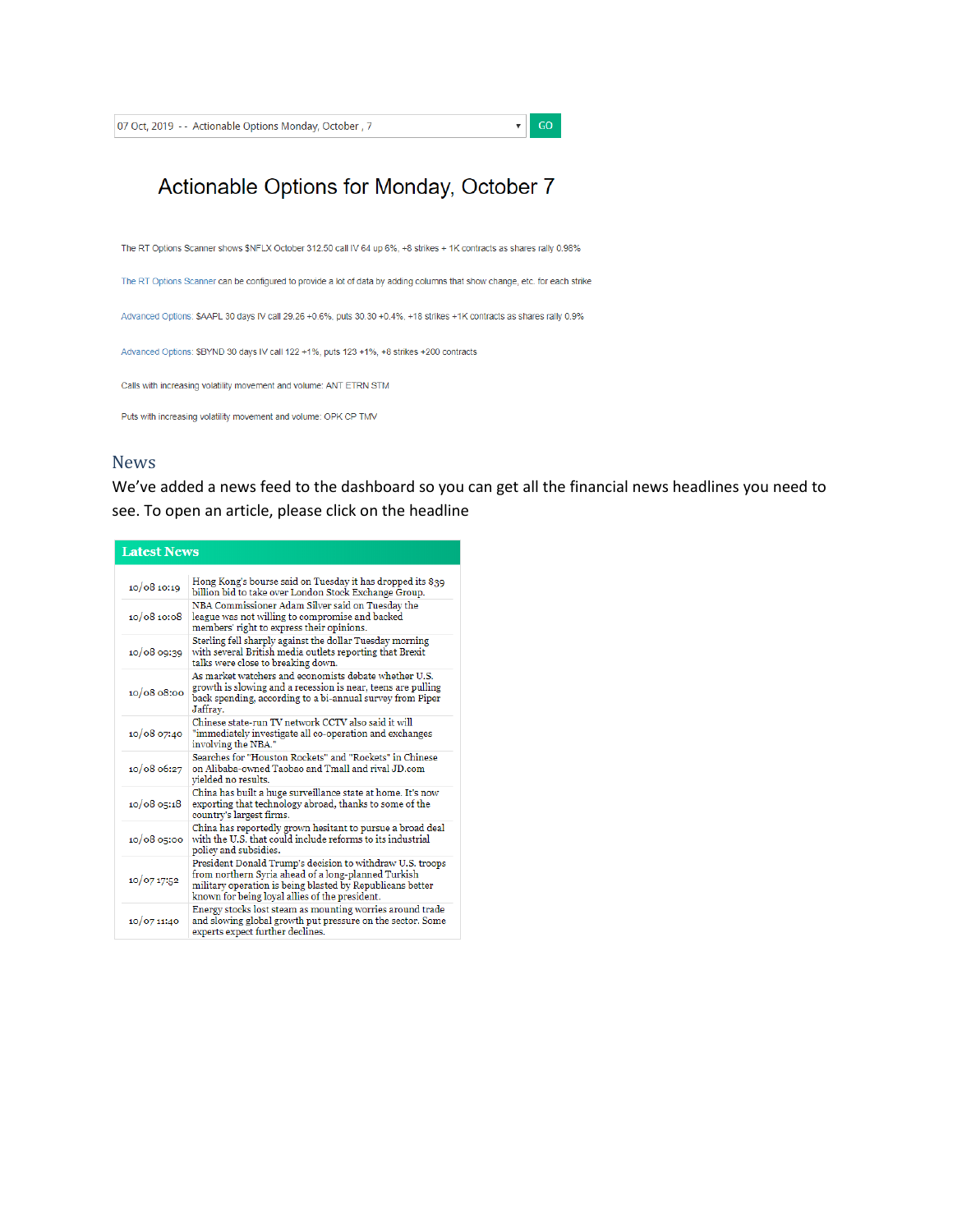# My Tools

|                                    | <b>IVolLive</b>                                       |                                                          |                                      |  |
|------------------------------------|-------------------------------------------------------|----------------------------------------------------------|--------------------------------------|--|
| Advanced<br>Options                | Live Calculator                                       | <b>Download Data</b>                                     | Advanced<br><b>Historical Data</b>   |  |
| <b>Stock Sentiment</b>             | "The Strategist"<br>Scanners and<br><b>Worksheets</b> | 'The Strategist'<br><b>Option Analysis</b><br>Worksheets | Advanced<br><b>Options Live</b>      |  |
| PnLCalculator                      | <b>RT</b> Options<br>Scanner                          | RT Spread<br>Scanner                                     | <b>IV</b> Graph Live<br>(All Stocks) |  |
| Spread Scanner                     | <b>Advanced Ranker</b>                                | Daily Updates                                            | Dispersion<br>Trading                |  |
| Advanced<br><b>Futures Options</b> | <b>Futures Ranker</b>                                 |                                                          |                                      |  |

Select any tool from the My Tools block to open that tool in a new tab. Move and organize those tabs to your preferences. All your tools will show up here automatically depending on your subscription.

## Account details

To access your account details, change your payment information, and more, select the Account Details page from the left sidebar.

| Nolatility                                                            | <b>Historical Options Data</b>   | Knowledge Base -<br>News                                  | <b>Contact Us</b><br>About Us -                                                     | Advertising                                                                                 |                                                                                                                       | Q<br>ß | Mon, Oct 07, 2019 close |  |
|-----------------------------------------------------------------------|----------------------------------|-----------------------------------------------------------|-------------------------------------------------------------------------------------|---------------------------------------------------------------------------------------------|-----------------------------------------------------------------------------------------------------------------------|--------|-------------------------|--|
| <b>Noll</b> ve<br>Trading<br>Intelligence<br>Tools                    |                                  | Personal Details Billing Details Billing History My Tools |                                                                                     |                                                                                             |                                                                                                                       |        |                         |  |
|                                                                       | <b>Username</b>                  |                                                           |                                                                                     |                                                                                             |                                                                                                                       |        |                         |  |
| $\odot$<br><b>DASHBOARD</b>                                           | First name                       |                                                           |                                                                                     |                                                                                             |                                                                                                                       |        |                         |  |
| م                                                                     | Last name                        |                                                           |                                                                                     |                                                                                             |                                                                                                                       |        |                         |  |
| <b>ACCOUNT</b><br>DETAILS                                             | Company v                        |                                                           |                                                                                     |                                                                                             |                                                                                                                       |        |                         |  |
| $\mathbf{u}$<br>$\overline{\text{FUL}}$ FUTURES                       | E-mail                           |                                                           |                                                                                     |                                                                                             |                                                                                                                       |        |                         |  |
| 埀                                                                     | Phone                            |                                                           |                                                                                     |                                                                                             |                                                                                                                       |        |                         |  |
| $\begin{array}{ll} \textbf{COMPARE} \\ \textbf{PACKAGES} \end{array}$ | Password                         |                                                           |                                                                                     |                                                                                             |                                                                                                                       |        |                         |  |
| 眼<br>$_{\rm TOOLS}^{\rm DATA}$                                        | Password                         |                                                           |                                                                                     |                                                                                             |                                                                                                                       |        |                         |  |
|                                                                       | Re-enter Password                |                                                           |                                                                                     |                                                                                             |                                                                                                                       |        |                         |  |
|                                                                       | Subscribe me to newsletters list |                                                           |                                                                                     |                                                                                             |                                                                                                                       |        |                         |  |
|                                                                       | Cancel                           |                                                           | <b>Save changes</b>                                                                 |                                                                                             |                                                                                                                       |        |                         |  |
|                                                                       |                                  |                                                           | Support<br>support@ivolatility.com<br>(844) 240-4865 toll free<br>+1 (201) 275-1111 | <b>Sales</b><br>sales@ivolatility.com<br>+1 (201) 275-1111<br>+1 (646) 401-1190 advertising | IVolatility.com<br>C/O Derived Data LLC<br>PMB #610<br>2801 Centerville Road, 1st Floor<br>Wilmington, Delaware 19808 |        |                         |  |